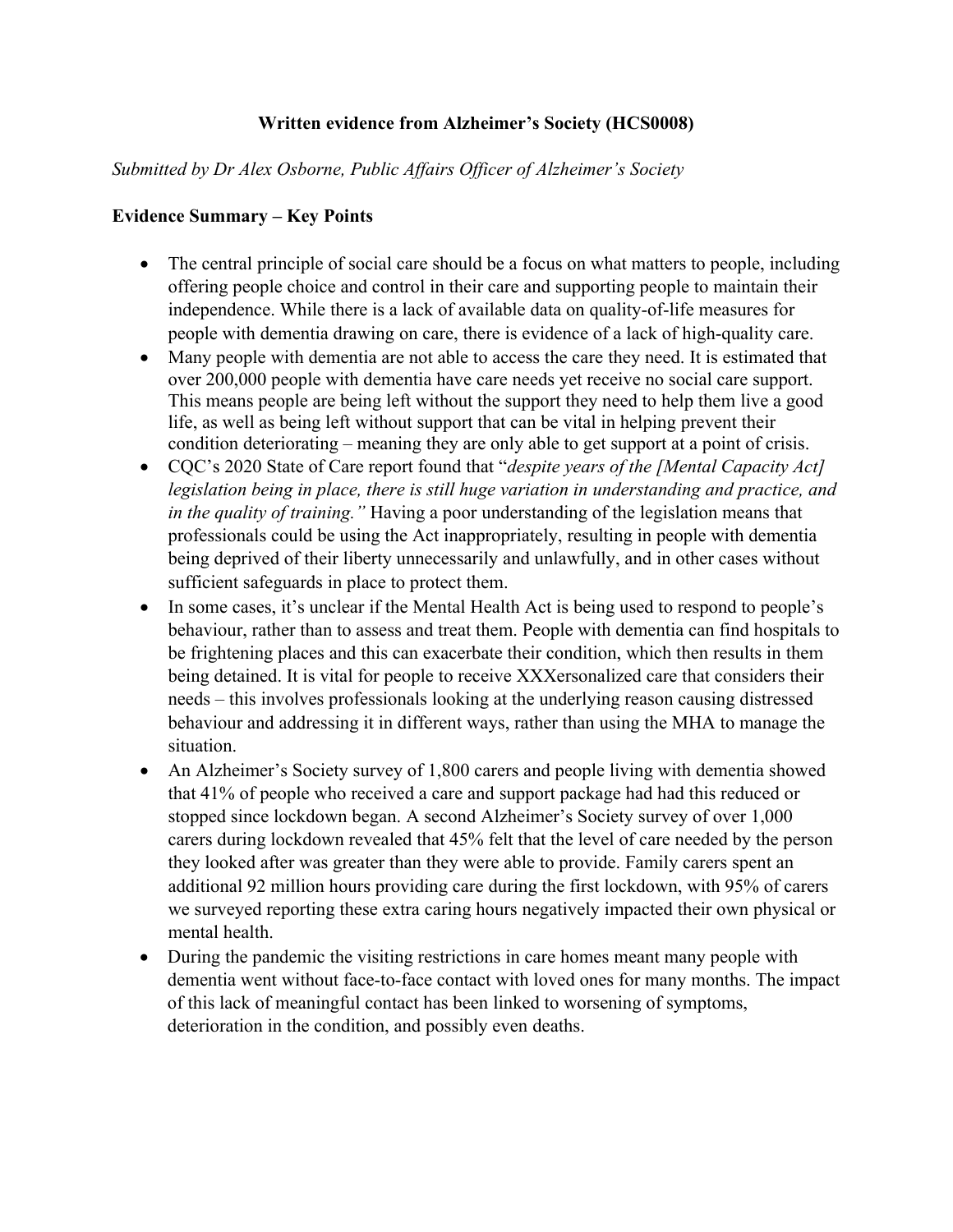## **About Alzheimer's Society**

Alzheimer's Society is the leading support services and research charity for the 850,000 people in the UK with dementia, as well as those who care for them. Working across England, Wales and Northern Ireland, Alzheimer's Society provides direct services and information to people affected by dementia, funds research and campaigns for change. The number of people with dementia is set to rise to over 1 million by 2025.

## **About dementia**

The word 'dementia' describes a set of symptoms that may include memory loss and difficulties with thinking, problem-solving or language. These changes are often small to start with, but for someone with dementia they have become severe enough to affect daily life. Dementia is progressive, which means the symptoms gradually get worse over time, but how quickly this happens varies greatly from person to person.

People living with dementia have been worst hit by the COVID-19 pandemic. In the first wave, over a quarter of all COVID-19 deaths in England and Wales were people living with dementia<sup>1</sup> and the biggest increase in excess deaths was also in people with dementia.<sup>2</sup> For those who have survived the crisis, the impact of the 'lockdown' measures introduced to contain the virus have been severe and many people with dementia have seen their condition deteriorate at a faster rate over the course of the pandemic.<sup>3</sup>

# **1. What human rights issues need to be addressed in care settings in England, beyond the immediate concerns arising from the Covid-19 pandemic?**

### **Quality care in social care**

The Wellbeing Principle of the Care Act<sup>4</sup> sets out the need for XXXersonalized care. However, while this legislation sets a strong foundation for good quality care, all too often this simply isn't reflected in reality when people are drawing on care.

Currently, people's experience of social care is that it is often solely focused on receiving help with things that are essential to daily functioning, also described as 'personal care.' This includes tasks such as dressing and bathing. While essential, care that only focuses on tasks of daily functioning will not necessarily give people the quality of life that they have the right to lead.

<sup>&</sup>lt;sup>1</sup> Office for National Statistics (2020). Available at: [Deaths](https://www.ons.gov.uk/peoplepopulationandcommunity/birthsdeathsandmarriages/deaths/bulletins/deathsinvolvingcovid19englandandwales/deathsoccurringinjune2020) [involving](https://www.ons.gov.uk/peoplepopulationandcommunity/birthsdeathsandmarriages/deaths/bulletins/deathsinvolvingcovid19englandandwales/deathsoccurringinjune2020) [COVID-19,](https://www.ons.gov.uk/peoplepopulationandcommunity/birthsdeathsandmarriages/deaths/bulletins/deathsinvolvingcovid19englandandwales/deathsoccurringinjune2020) [England](https://www.ons.gov.uk/peoplepopulationandcommunity/birthsdeathsandmarriages/deaths/bulletins/deathsinvolvingcovid19englandandwales/deathsoccurringinjune2020) [and](https://www.ons.gov.uk/peoplepopulationandcommunity/birthsdeathsandmarriages/deaths/bulletins/deathsinvolvingcovid19englandandwales/deathsoccurringinjune2020) [Wales](https://www.ons.gov.uk/peoplepopulationandcommunity/birthsdeathsandmarriages/deaths/bulletins/deathsinvolvingcovid19englandandwales/deathsoccurringinjune2020) [-](https://www.ons.gov.uk/peoplepopulationandcommunity/birthsdeathsandmarriages/deaths/bulletins/deathsinvolvingcovid19englandandwales/deathsoccurringinjune2020) [Office](https://www.ons.gov.uk/peoplepopulationandcommunity/birthsdeathsandmarriages/deaths/bulletins/deathsinvolvingcovid19englandandwales/deathsoccurringinjune2020) [for](https://www.ons.gov.uk/peoplepopulationandcommunity/birthsdeathsandmarriages/deaths/bulletins/deathsinvolvingcovid19englandandwales/deathsoccurringinjune2020) [National](https://www.ons.gov.uk/peoplepopulationandcommunity/birthsdeathsandmarriages/deaths/bulletins/deathsinvolvingcovid19englandandwales/deathsoccurringinjune2020) [Statistics](https://www.ons.gov.uk/peoplepopulationandcommunity/birthsdeathsandmarriages/deaths/bulletins/deathsinvolvingcovid19englandandwales/deathsoccurringinjune2020) [\(ons.gov.uk\)](https://www.ons.gov.uk/peoplepopulationandcommunity/birthsdeathsandmarriages/deaths/bulletins/deathsinvolvingcovid19englandandwales/deathsoccurringinjune2020) [Accessed 18 August 2021].

<sup>2</sup> Alzheimer's Society (2020). Worst hit: dementia during coronavirus. Available at:

[https://www.alzheimers.org.uk/sites/default/files/2020-09/Worst-hit-Dementia-during-coronavirus-report.pdf.](https://www.alzheimers.org.uk/sites/default/files/2020-09/Worst-hit-Dementia-during-coronavirus-report.pdf)

<sup>3</sup> Alzheimer's Society (2021). Moving Forward Stronger: Addressing deterioration in people with long-term conditions during the pandemic. Available at: [https://www.alzheimers.org.uk/sites/default/files/2021-06/moving](https://www.alzheimers.org.uk/sites/default/files/2021-06/moving-forward-stronger.pdf)[forward-stronger.pdf](https://www.alzheimers.org.uk/sites/default/files/2021-06/moving-forward-stronger.pdf)

<sup>&</sup>lt;sup>4</sup> Care Act (2014). <https://www.legislation.gov.uk/ukpga/2014/23/section/1/enacted>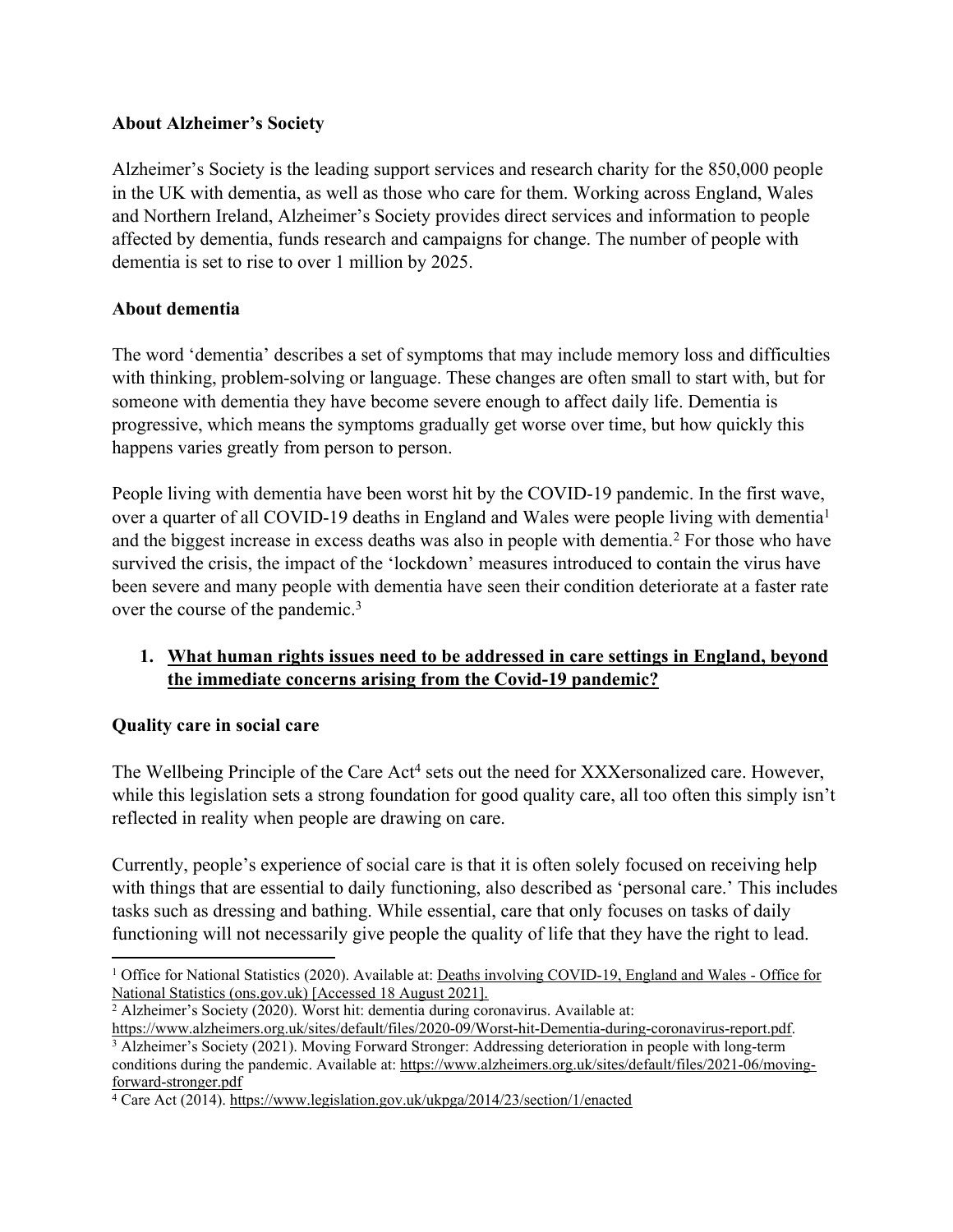By contrast, personalised care is care that upholds the right for people to be recognised for who they are, and for a diagnosis not to define or limit the life people lead, as demonstrated in the Dementia Statements.<sup>5</sup> The Dementia Statements, originally developed in 2010 and revised in 2018 by people with dementia and their carers, set out the things people with dementia have said are essential to their quality of life, and are enshrined in the Equality Act, Mental Capacity legislation, health and care legislation and International Human Rights law.<sup>6</sup>

Our recent reports *A Future for Personalised Care<sup>7</sup>* and *Stabilise, Energise, Realise<sup>8</sup>* discuss the importance of personalised care for people with dementia. The central principle of social care should be a focus on what matters to people, including offering people choice and control in their care and supporting people to maintain their independence. It is also vital that supporting people to maintain relationships with loved ones, family members or people in the community, is central to care, and recognised for its role in health and wellbeing.

There is a lack of available data on quality-of-life measures for people with dementia drawing on care, but there is evidence of a lack of high-quality care. The Care Quality Commission (CQC) describe a lack of high quality, person-centred homecare and also a lack of suitable residential care provision for people with high support needs, including those with dementia.<sup>9</sup>

Providing high-quality care requires sufficient funding. Local authorities in England have faced cuts of 38% in real terms in grants from central government between 2009/10 and 2018/19<sup>10</sup> , significantly reducing their budgets. The King's Fund reports that 2019/20 spending on adult social care has finally returned to 2010/11 levels, but spending per person is still well below 2010/11 levels.<sup>11</sup>

#### **Access to social care**

Many people with dementia are not able to access the care they need. It is estimated that over 200,000 people with dementia have care needs yet receive no social care support.<sup>12</sup> This means people are being left without the support they need to help them live a good life, as well as being

<https://www.alzheimers.org.uk/sites/default/files/2021-08/stabilise-energise-realise-report.pdf>

<sup>9</sup> Care Quality Commission (CQC). The state of health care and adult social care in England 2019/20. 2020. [https://www.cqc.org.uk/sites/default/files/20201016\\_stateofcare1920\\_fullreport.pdf](https://www.cqc.org.uk/sites/default/files/20201016_stateofcare1920_fullreport.pdf)

<https://www.instituteforgovernment.org.uk/printpdf/9553>

<sup>12</sup> Alzheimer's Society. Available at: [https://www.alzheimers.org.uk/sites/default/files/2021-](https://www.alzheimers.org.uk/sites/default/files/2021-03/A%20Future%20for%20Personalised%20Care.pdf)

<sup>5</sup> National Dementia Action Alliance, Dementia Statements, available at:

[www.nationaldementiaaction.org.uk/dementia-statements/](http://www.nationaldementiaaction.org.uk/dementia-statements/)

<sup>6</sup> Dementia Action Alliance. Review of the Dementia Statements: Companion paper. 2017.

[https://www.dementiaaction.org.uk/assets/0003/3965/Companion\\_document\\_August\\_2017\\_branded\\_final.pdf](https://www.dementiaaction.org.uk/assets/0003/3965/Companion_document_August_2017_branded_final.pdf) <sup>7</sup> Alzheimer's Society (2021) A future for personalised care (2021). Available at:

<https://www.alzheimers.org.uk/sites/default/files/2021-03/A%20Future%20for%20Personalised%20Care.pdf> <sup>8</sup> Alzheimer's Society (2021). Stabilise, energise, realise: a long term plan for social care. Available at:

<sup>10</sup> Institute for Government (IFS). Local government funding in England. 2020.

<sup>11</sup> The Kings Fund. Available at: <https://www.kingsfund.org.uk/publications/social-care-360/expenditure>

[<sup>03/</sup>A%20Future%20for%20Personalised%20Care.pdf](https://www.alzheimers.org.uk/sites/default/files/2021-03/A%20Future%20for%20Personalised%20Care.pdf)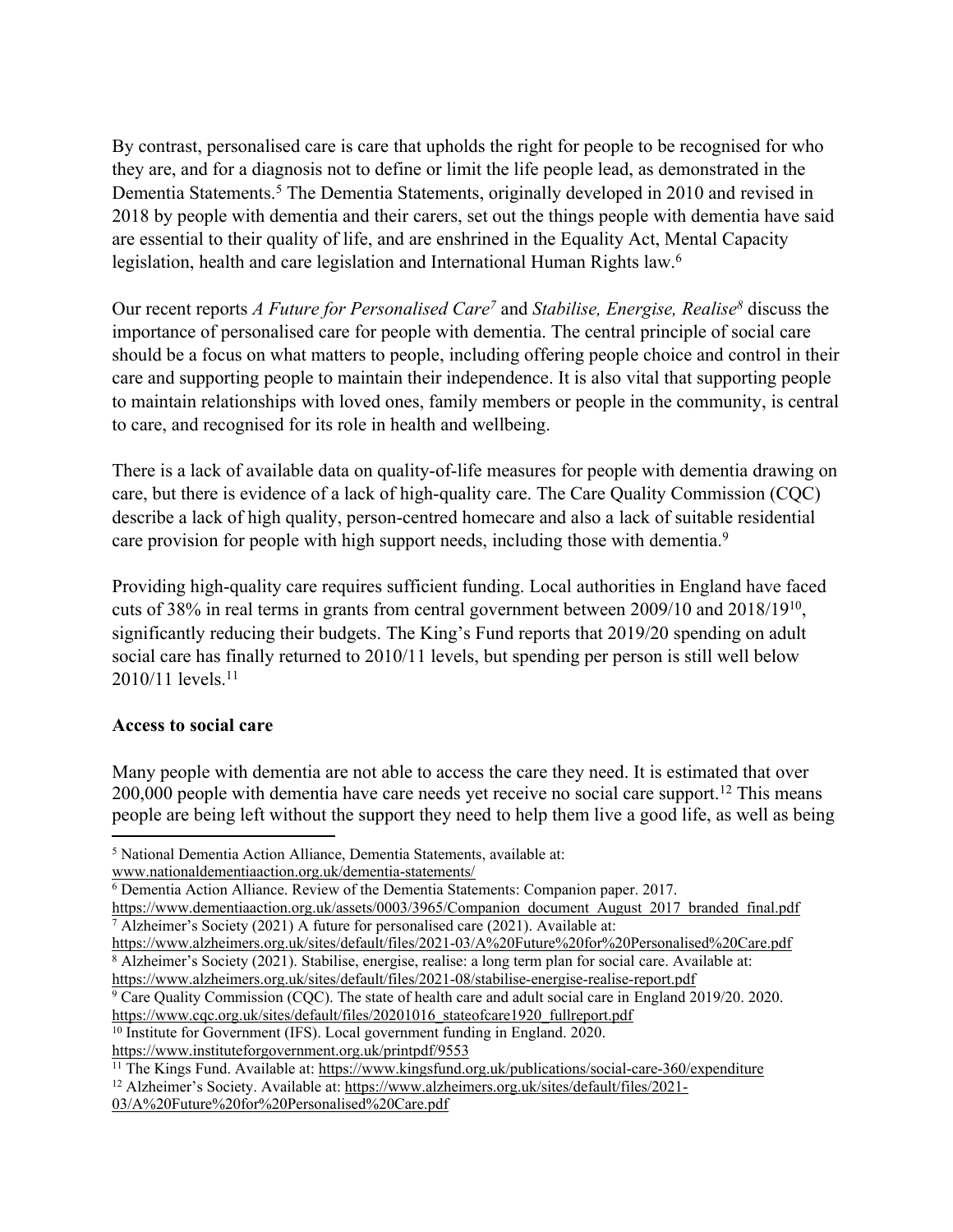left without support that can be vital in helping prevent their condition deteriorating – meaning they are only able to get support at a point of crisis.

This also has an impact on unpaid carers. Carers may experience increased stress or exhaustion, which can also put their own health and wellbeing at risk. Our report *The Fog of Support* found that although the Care Act requires local authorities to identify and consider the needs of carers themselves, "there is still the chance of (1) not identifying carers due to them being in hidden populations; and (2) not identifying, assessing and supporting carers if they do not appear to be actively engaging with the local authority (which may be due to the complexity of their situation rather than not wanting or needing support)."<sup>13</sup>

Although not dementia-specific, ADASS have reported that almost 75,000 disabled and older people and carers are waiting for help with their care and support, as services struggle to cope with the high level of additional needs arising from the COVID-19 pandemic<sup>14</sup>. They also reported that in September<sup>15</sup>, there were up to 184,000 people waiting for reviews of existing care and support plans, which is up 15.6% from April-June.

In their 2018 annual report, the Local Government and Social Care Ombudsman has indicated that social care assessments are now among "the biggest areas of complaint"<sup>16</sup>. They found some councils at fault "for raising eligibility thresholds to qualify for services, particularly in adult social care, as a means to save money. Instead of starting by assessing needs, developing a care plan and then meeting eligible needs, councils have made resource-led decisions, sometimes missing out the care plan stage altogether."<sup>17</sup>

# **Deprivation of Liberty Safeguards (DoLS)**

Article 5 of the Human Rights Act guarantees the right to personal liberty and provides that no one should be deprived of their liberty unless it is prescribed in law.<sup>18</sup> The DoLS were introduced into the Mental Capacity Act (MCA) to provide a legal process for authorising a deprivation of liberty for those who need to be in a care home or hospital for care or treatment but lack the mental capacity to consent to being there, for example because they have dementia. A lack of condition specific data makes it difficult to quantify the extent to which people with dementia are being impacted by the use of DoLS. However, we do know that 83% of people with a DoLS in England are over the age of 65 and the majority of DoLS applications are in care homes (residential and nursing). <sup>19</sup> Given that aging is the biggest risk factor for dementia, and

<sup>13</sup> Alzheimer's Society (2020). The fog of support. Available at:

[https://www.alzheimers.org.uk/sites/default/files/2020-09/as\\_new\\_the-fog-of-support\\_carers-report\\_final](https://www.alzheimers.org.uk/sites/default/files/2020-09/as_new_the-fog-of-support_carers-report_final-compressed.pdf)[compressed.pdf](https://www.alzheimers.org.uk/sites/default/files/2020-09/as_new_the-fog-of-support_carers-report_final-compressed.pdf)

<sup>14</sup> ADASS (2021) *Spring Survey*, available at: www.adass.org.uk/adass-spring-survey-21

<sup>15</sup> ADASS (2021), *Rapid Survey*, available at: <https://www.adass.org.uk/adass-new-rapid-survey-findings> <sup>16</sup> Local Government & Social Care Ombudsman. Annual reports.

<https://www.lgo.org.uk/information-centre/about-us/our-performance/lgo-annual-reports>

<sup>17</sup> Local Government & Social Care Ombudsman. Councils mustn't throw out the rule book in the face of pressure. [https://www.lgo.org.uk/information-centre/news/2018/dec/councils-mustn-t-throw-out-the-rule-book-in-the-face-of](https://www.lgo.org.uk/information-centre/news/2018/dec/councils-mustn-t-throw-out-the-rule-book-in-the-face-of-pressure-says-ombudsman)[pressure-says-ombudsman](https://www.lgo.org.uk/information-centre/news/2018/dec/councils-mustn-t-throw-out-the-rule-book-in-the-face-of-pressure-says-ombudsman)

<sup>18</sup> <https://www.legislation.gov.uk/ukpga/1998/42/schedule/1>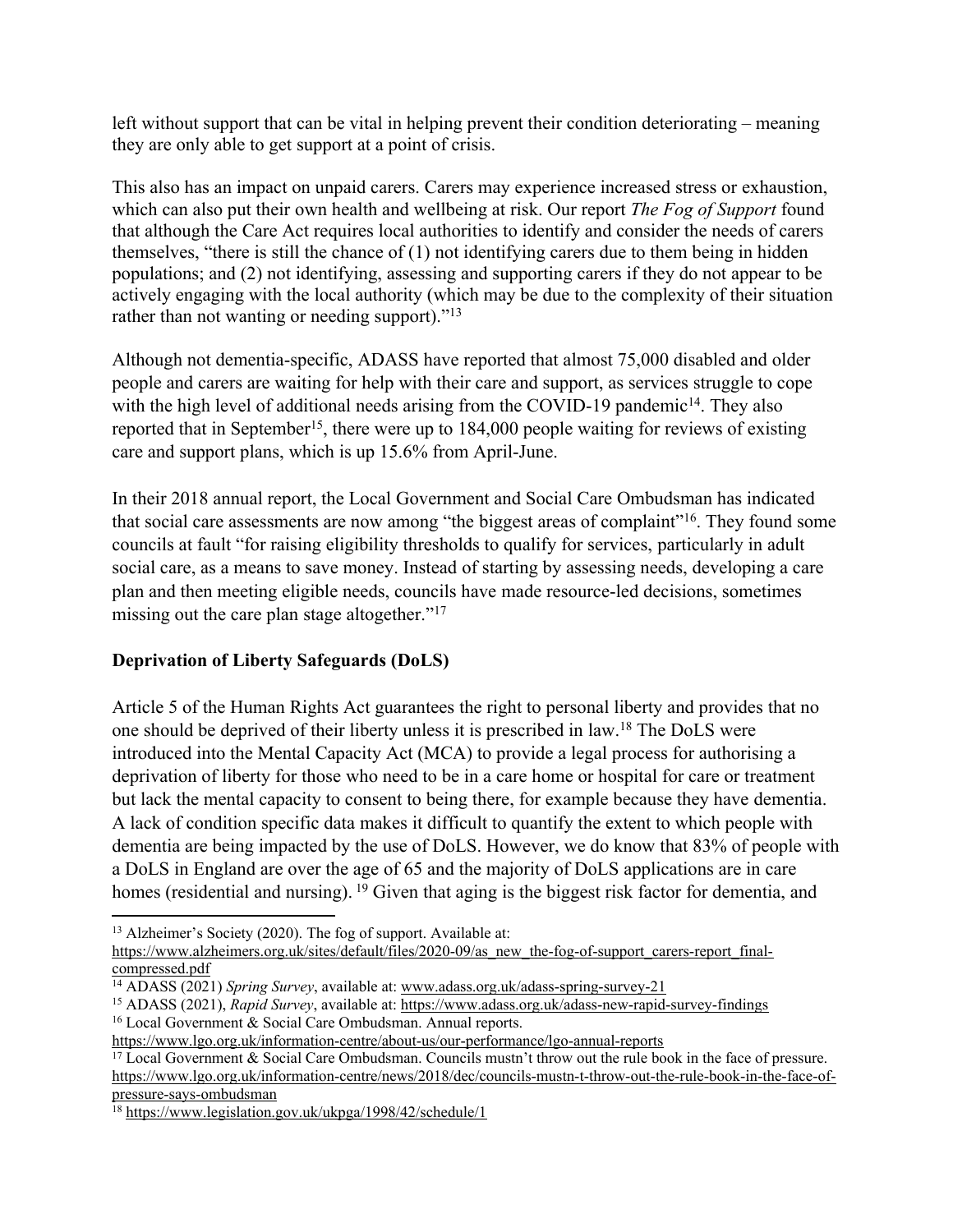the majority of care home residents are living with dementia, it is reasonable to assume that a significant number of people with dementia are cared for under a DoLS. We also know from older data collections, which were broken down by condition, that dementia accounted for over half of DoLS applications in 2015/16.<sup>20</sup>

Since the DoLS were implemented in 2009, there have been consistent issues with how they are applied. The CQC's annual report (2010/11) on the state of health and care in England found that in the first year of monitoring DoLS, there were *"clear variations in organisations' understanding and practice of the Safeguards, and in staff training*".<sup>21</sup> A decade later, CQC's 2020 State of Care report found that "*despite years of the legislation being in place, there is still huge variation in understanding and practice, and in the quality of training."<sup>22</sup>* Having a poor understanding of the legislation means that professionals could be using the Act inappropriately, resulting in people with dementia being deprived of their liberty unnecessarily and unlawfully, and in other cases without sufficient safeguards in place to protect them.

Following a Supreme Court ruling know as the 'Cheshire West' judgement in 2014, which effectively widened the definition of a 'deprivation of liberty',<sup>23</sup> providers have been unable to cope with the increased number of people who are subject to a deprivation of liberty. This has resulted in a significant backlog of applications waiting to be processed, with the latest data showing that there are nearly 120,000 outstanding applications, and over 46,000 of these have been outstanding for a year and over.<sup>24</sup> Again, this means that people with dementia are being deprived unlawfully and without the necessary legal system in place to protect them. The delay in processing an application also means that people may be unable to access the care they need. In some cases, by the time the application is processed, the person in question has died – this is a clear breach of the human rights to which people with dementia are entitled.

Through our Dementia Connect helpline and our Dementia Talking Point online community, people affected by dementia have told us that they encounter many issues with DoLS, including a lack of information about the process and their rights.<sup>25</sup> Another key problem is uncertainty around whether the DoLS or the Mental Health Act (MHA) should be used. The MCA Schedule 1A sets out a range of situations where a DoLS XXXuthorization is not available, and if the person needs to be deprived of their liberty, this must be under the MHA. Equally we have heard

[https://www.cqc.org.uk/sites/default/files/20201016\\_stateofcare1920\\_fullreport.pdf](https://www.cqc.org.uk/sites/default/files/20201016_stateofcare1920_fullreport.pdf)

<sup>23</sup> [https://www.cheshirewestandchester.gov.uk/your-council/policies-and-performance/deprivation-of-liberty](https://www.cheshirewestandchester.gov.uk/your-council/policies-and-performance/deprivation-of-liberty-safeguards.aspx)[safeguards.aspx](https://www.cheshirewestandchester.gov.uk/your-council/policies-and-performance/deprivation-of-liberty-safeguards.aspx)

<sup>19</sup> NHS Digital (2021). Available at: [Latest](https://digital.nhs.uk/news/2021/latest-statistics-on-use-of-deprivation-of-liberty-safeguards-in-england-are-published) [statistics](https://digital.nhs.uk/news/2021/latest-statistics-on-use-of-deprivation-of-liberty-safeguards-in-england-are-published) [on](https://digital.nhs.uk/news/2021/latest-statistics-on-use-of-deprivation-of-liberty-safeguards-in-england-are-published) [use](https://digital.nhs.uk/news/2021/latest-statistics-on-use-of-deprivation-of-liberty-safeguards-in-england-are-published) [of](https://digital.nhs.uk/news/2021/latest-statistics-on-use-of-deprivation-of-liberty-safeguards-in-england-are-published) [Deprivation](https://digital.nhs.uk/news/2021/latest-statistics-on-use-of-deprivation-of-liberty-safeguards-in-england-are-published) [of](https://digital.nhs.uk/news/2021/latest-statistics-on-use-of-deprivation-of-liberty-safeguards-in-england-are-published) [Liberty](https://digital.nhs.uk/news/2021/latest-statistics-on-use-of-deprivation-of-liberty-safeguards-in-england-are-published) [Safeguards](https://digital.nhs.uk/news/2021/latest-statistics-on-use-of-deprivation-of-liberty-safeguards-in-england-are-published) [in](https://digital.nhs.uk/news/2021/latest-statistics-on-use-of-deprivation-of-liberty-safeguards-in-england-are-published) [England](https://digital.nhs.uk/news/2021/latest-statistics-on-use-of-deprivation-of-liberty-safeguards-in-england-are-published) [are](https://digital.nhs.uk/news/2021/latest-statistics-on-use-of-deprivation-of-liberty-safeguards-in-england-are-published) [published](https://digital.nhs.uk/news/2021/latest-statistics-on-use-of-deprivation-of-liberty-safeguards-in-england-are-published) [-](https://digital.nhs.uk/news/2021/latest-statistics-on-use-of-deprivation-of-liberty-safeguards-in-england-are-published) [NHS](https://digital.nhs.uk/news/2021/latest-statistics-on-use-of-deprivation-of-liberty-safeguards-in-england-are-published) [Digital](https://digital.nhs.uk/news/2021/latest-statistics-on-use-of-deprivation-of-liberty-safeguards-in-england-are-published)

 $^{20}$  NHS Digital (2016). Available at: [https://files.digital.nhs.uk/publicationimport/pub21xxx/pub21814/dols-eng-](https://files.digital.nhs.uk/publicationimport/pub21xxx/pub21814/dols-eng-1516-rep.pdf)[1516-rep.pdf](https://files.digital.nhs.uk/publicationimport/pub21xxx/pub21814/dols-eng-1516-rep.pdf)

 $21$  COC (2011). The State of health care and adult social care in England. Available at:

[https://assets.publishing.service.gov.uk/government/uploads/system/uploads/attachment\\_data/file/247207/1487.pdf](https://assets.publishing.service.gov.uk/government/uploads/system/uploads/attachment_data/file/247207/1487.pdf)  $22$  CQC (2020). The State of health care and adult social care in England. Available at:

<sup>&</sup>lt;sup>24</sup> NHS Digital (2021) Available at: [Mental](https://digital.nhs.uk/data-and-information/publications/statistical/mental-capacity-act-2005-deprivation-of-liberty-safeguards-assessments/2020-21) [Capacity](https://digital.nhs.uk/data-and-information/publications/statistical/mental-capacity-act-2005-deprivation-of-liberty-safeguards-assessments/2020-21) [Act](https://digital.nhs.uk/data-and-information/publications/statistical/mental-capacity-act-2005-deprivation-of-liberty-safeguards-assessments/2020-21) [2005,](https://digital.nhs.uk/data-and-information/publications/statistical/mental-capacity-act-2005-deprivation-of-liberty-safeguards-assessments/2020-21) [Deprivation](https://digital.nhs.uk/data-and-information/publications/statistical/mental-capacity-act-2005-deprivation-of-liberty-safeguards-assessments/2020-21) [of](https://digital.nhs.uk/data-and-information/publications/statistical/mental-capacity-act-2005-deprivation-of-liberty-safeguards-assessments/2020-21) [Liberty](https://digital.nhs.uk/data-and-information/publications/statistical/mental-capacity-act-2005-deprivation-of-liberty-safeguards-assessments/2020-21) [Safeguards](https://digital.nhs.uk/data-and-information/publications/statistical/mental-capacity-act-2005-deprivation-of-liberty-safeguards-assessments/2020-21) [-](https://digital.nhs.uk/data-and-information/publications/statistical/mental-capacity-act-2005-deprivation-of-liberty-safeguards-assessments/2020-21) [2020-21](https://digital.nhs.uk/data-and-information/publications/statistical/mental-capacity-act-2005-deprivation-of-liberty-safeguards-assessments/2020-21) - [NHS](https://digital.nhs.uk/data-and-information/publications/statistical/mental-capacity-act-2005-deprivation-of-liberty-safeguards-assessments/2020-21) [Digital](https://digital.nhs.uk/data-and-information/publications/statistical/mental-capacity-act-2005-deprivation-of-liberty-safeguards-assessments/2020-21)

<sup>25</sup> Alzheimer's Society. https://www.alzheimers.org.uk/get-support/your-support-services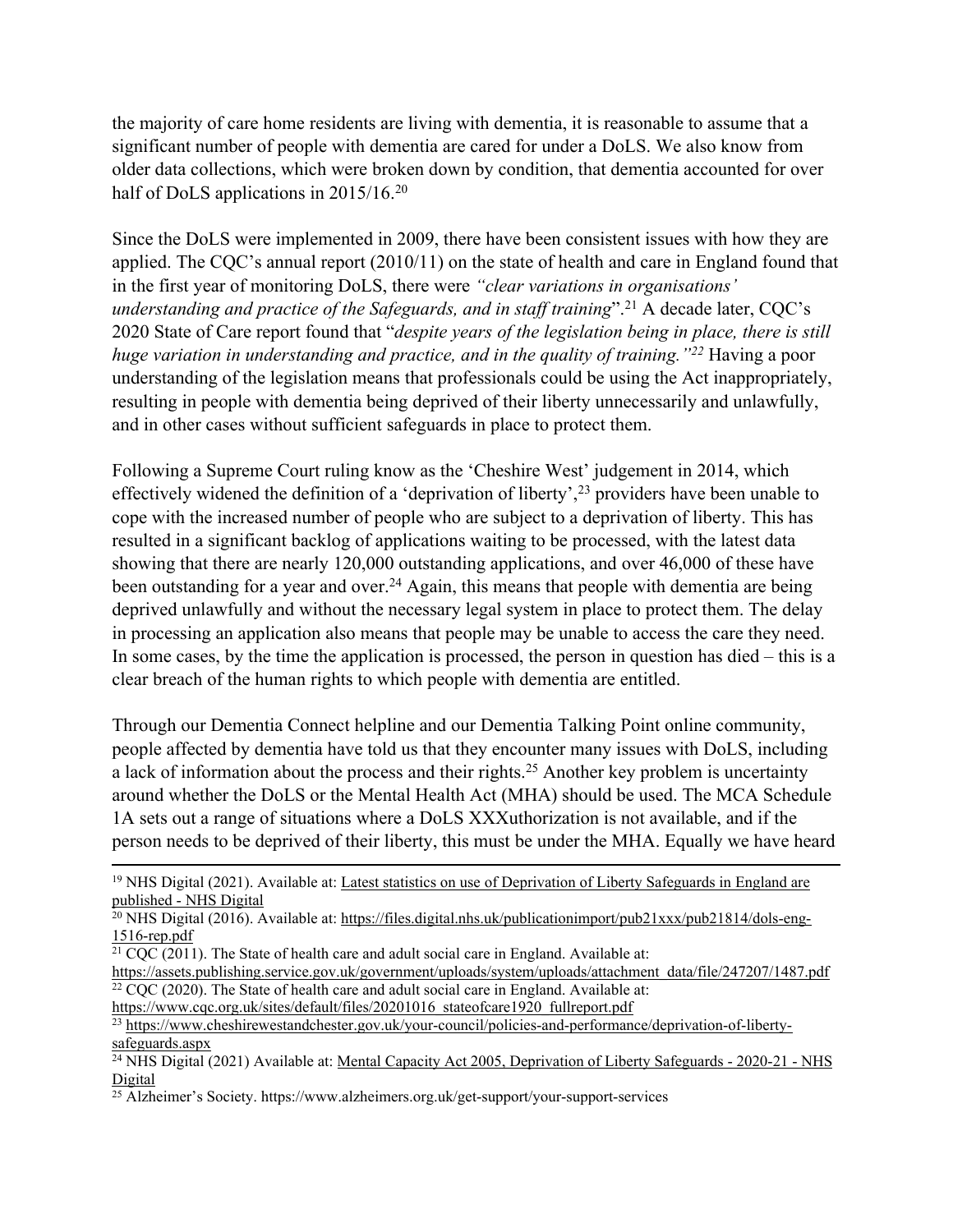of people with dementia being detained under section 2 of the MHA but then remaining in hospital under a DoLS XXXuthorization. People with dementia receiving treatment in hospital are affected by this complex overlap between the two Acts, and the decision about which legal framework to use is left to professionals. The Department of Health and Social Care commissioned The King's Fund to conduct research to understand how professionals are making this decision. Their findings show that there is huge variation in professionals' understanding of both legislations, and worryingly, dementia was cited as the most common condition for which this interface applied, meaning that people with dementia are being disproportionately affected by this issue.<sup>26</sup> As a result, people with dementia could be cared for under the incorrect system and may not be receiving the rights that they are entitled to.

Although the Government is reforming the current system through the Mental Capacity (Amendment) Act, which will see the DoLS replaced with the Liberty Protection Safeguards (LPS), there has been a significant delay in implementation which is causing uncertainly. The CQC's Covid Insight report found that as providers' concentrate their efforts on preparing for LPS, focus on the DoLS has waned, increasing the risk of people being deprived without the proper XXXersonalizedXXX. 27

### **Mental Health Act**

Dementia falls within the definition of 'mental disorder' used within the MHA, and therefore in certain cases, people with dementia are detained, assessed, and receive treatment under the MHA. Due to a lack of condition-specific data and variation in data collection across mental health trusts, it is unclear to what extent people with dementia are being impacted by the use of the MHA. It is however clear from recent data that although generally detention rates decrease with age, rates rise again for people over the age of 65.<sup>28</sup> Therefore, it is reasonable to assume that a significant number of people with dementia are coming into contact with the MHA. Furthermore, data obtained from 76 hospitals and local authorities (under the Freedom of Information Act) found that nearly 3,000 people with dementia were detained under the MHA in 2018/19. Between 2014-2019, just over 25,000 people with dementia were detained under the  $MHA.<sup>29</sup>$ 

The instances where the MHA is used for people with dementia often involve cases of aggression, where there is a concern for the person or other people's safety and other techniques

[https://www.york.ac.uk/media/healthsciences/images/research/prepare/reportsandtheircoverimages/Understanding%](https://www.york.ac.uk/media/healthsciences/images/research/prepare/reportsandtheircoverimages/Understanding%20the%20MHA%20&%20MCA%20interface.pdf) [20the%20MHA%20&%20MCA%20interface.pdf](https://www.york.ac.uk/media/healthsciences/images/research/prepare/reportsandtheircoverimages/Understanding%20the%20MHA%20&%20MCA%20interface.pdf)

<sup>26</sup> The King's Fund (2021). Understanding clinical decision-making at the interface of the Mental Health Act (193) and the Mental Capacity Act (2005). Available at:

<sup>&</sup>lt;sup>27</sup> [The](https://www.cqc.org.uk/publications/major-reports/impact-covid-19-use-deprivation-liberty-safeguards) [impact](https://www.cqc.org.uk/publications/major-reports/impact-covid-19-use-deprivation-liberty-safeguards) [of](https://www.cqc.org.uk/publications/major-reports/impact-covid-19-use-deprivation-liberty-safeguards) [COVID-19](https://www.cqc.org.uk/publications/major-reports/impact-covid-19-use-deprivation-liberty-safeguards) [on](https://www.cqc.org.uk/publications/major-reports/impact-covid-19-use-deprivation-liberty-safeguards) [the](https://www.cqc.org.uk/publications/major-reports/impact-covid-19-use-deprivation-liberty-safeguards) [use](https://www.cqc.org.uk/publications/major-reports/impact-covid-19-use-deprivation-liberty-safeguards) of [Deprivation](https://www.cqc.org.uk/publications/major-reports/impact-covid-19-use-deprivation-liberty-safeguards) of [Liberty](https://www.cqc.org.uk/publications/major-reports/impact-covid-19-use-deprivation-liberty-safeguards) [Safeguards](https://www.cqc.org.uk/publications/major-reports/impact-covid-19-use-deprivation-liberty-safeguards) [|](https://www.cqc.org.uk/publications/major-reports/impact-covid-19-use-deprivation-liberty-safeguards) [Care](https://www.cqc.org.uk/publications/major-reports/impact-covid-19-use-deprivation-liberty-safeguards) [Quality](https://www.cqc.org.uk/publications/major-reports/impact-covid-19-use-deprivation-liberty-safeguards) [Commission](https://www.cqc.org.uk/publications/major-reports/impact-covid-19-use-deprivation-liberty-safeguards) [\(cqc.org.uk\)](https://www.cqc.org.uk/publications/major-reports/impact-covid-19-use-deprivation-liberty-safeguards)

<sup>28</sup> NHS Digital [\(](https://digital.nhs.uk/data-and-information/publications/statistical/mental-health-act-statistics-annual-figures/2019-20-annual-figures)2019-2[0\),](https://digital.nhs.uk/data-and-information/publications/statistical/mental-health-act-statistics-annual-figures/2019-20-annual-figures) *Mental Health Act Statistics Annual Figures*. Available at: [Mental](https://digital.nhs.uk/data-and-information/publications/statistical/mental-health-act-statistics-annual-figures/2019-20-annual-figures) [Health](https://digital.nhs.uk/data-and-information/publications/statistical/mental-health-act-statistics-annual-figures/2019-20-annual-figures) [Act](https://digital.nhs.uk/data-and-information/publications/statistical/mental-health-act-statistics-annual-figures/2019-20-annual-figures) [Statistics,](https://digital.nhs.uk/data-and-information/publications/statistical/mental-health-act-statistics-annual-figures/2019-20-annual-figures) [Annual](https://digital.nhs.uk/data-and-information/publications/statistical/mental-health-act-statistics-annual-figures/2019-20-annual-figures) [Figures](https://digital.nhs.uk/data-and-information/publications/statistical/mental-health-act-statistics-annual-figures/2019-20-annual-figures) [2019-20](https://digital.nhs.uk/data-and-information/publications/statistical/mental-health-act-statistics-annual-figures/2019-20-annual-figures) [-](https://digital.nhs.uk/data-and-information/publications/statistical/mental-health-act-statistics-annual-figures/2019-20-annual-figures) [NHS](https://digital.nhs.uk/data-and-information/publications/statistical/mental-health-act-statistics-annual-figures/2019-20-annual-figures) [Digital](https://digital.nhs.uk/data-and-information/publications/statistical/mental-health-act-statistics-annual-figures/2019-20-annual-figures)

<sup>29</sup> The Telegraph (2020), *More than 25,000 dementia patients sectioned in past five years amid warnings they are being locked up to 'control' their behaviour.* Available at: [https://www.telegraph.co.uk/news/2020/02/07/25000](https://www.telegraph.co.uk/news/2020/02/07/25000-dementia-patients-sectioned-past-five-years-amid-warnings/) [dementia-patients-sectioned-past-five-years-amid-warnings/](https://www.telegraph.co.uk/news/2020/02/07/25000-dementia-patients-sectioned-past-five-years-amid-warnings/)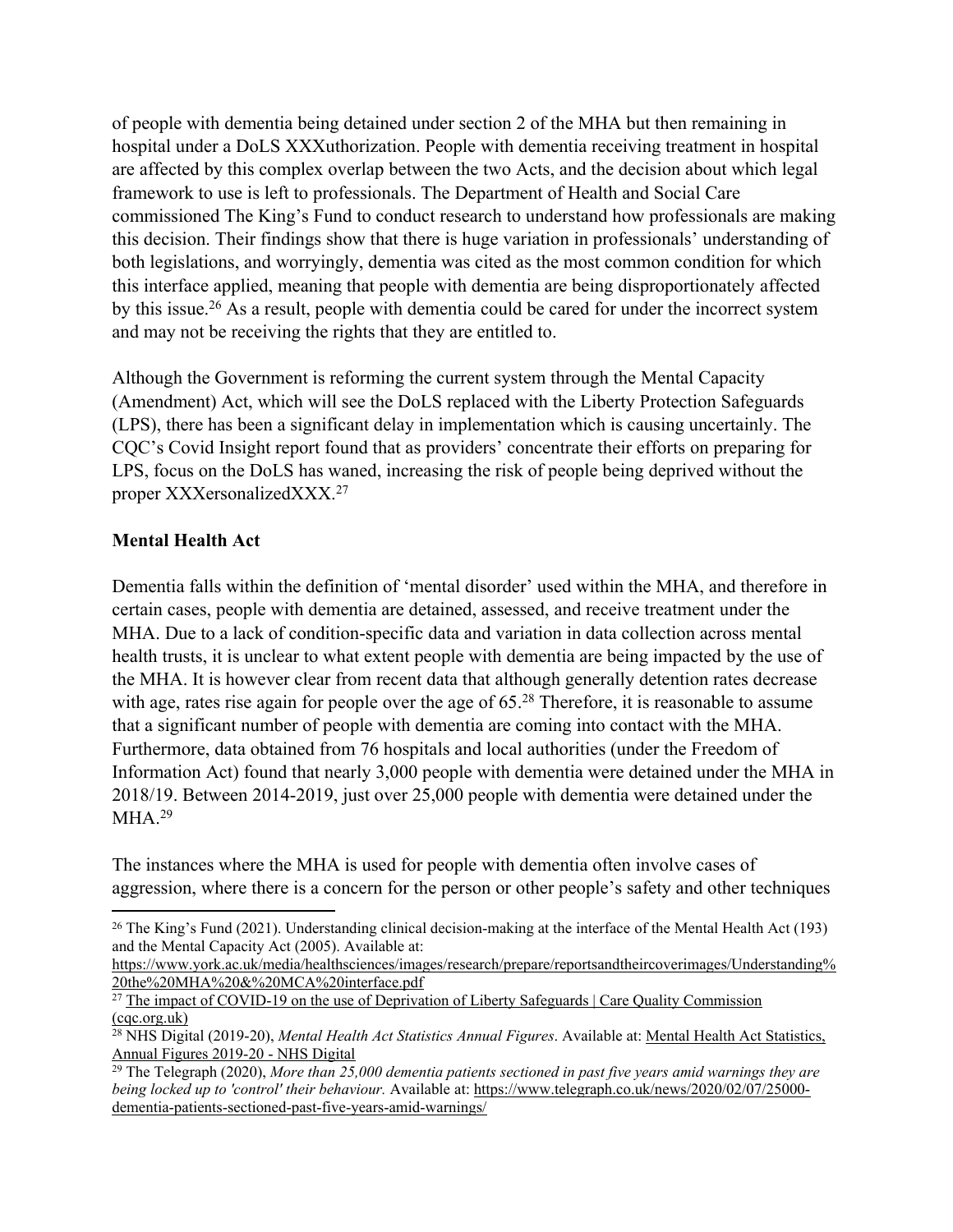to calm the person have not helped. Other cases from our experience involve serious self-neglect for example, where the person is in danger and all other attempts to help have failed. As people with dementia may experience behavioural symptoms, knowing how to respond to these is vital to ensure they get the care they need, whilst XXXersonalize that the MHA should only be used as a last resort. However, it is unclear in some cases whether the MHA is being used to respond to people's behaviour, rather than to assess and treat them. For example, a person with dementia who is in hospital for other reasons (such as for a physical condition) and becomes distressed due to being in hospital can experience behavioural symptoms. People with dementia can find hospitals to be frightening places and this can exacerbate their condition,**<sup>30</sup>** which then results in them being detained. It is vital for people to receive XXXersonalized care that considers their needs – this involves professionals looking at the underlying reason causing distressed behaviour and addressing it in different ways, rather than using the MHA to manage the situation. Therefore, it is important that staff are trained in dementia, so that they are able to effectively respond to distressed behaviour.

We also know that a lack of lack of mental health services in the community is contributing to the number of people with dementia being detained under the Act. <sup>31</sup> Carers have shared examples with us, where their loved ones have started displaying distressed behavior, but they have been unable to access support from services within the community, particularly at the weekends, and so they have had no choice but to present to A&E departments. The MHA should never be used as a fall back for good person-centered care in the community but only as an absolute last resort.

People affected by dementia are facing a number of issues when they encounter the MHA. People find the process of being detained frightening and confusing, and they are not always meaningfully involved in their care and treatment or provided with information. A lack of information and support has a significant impact on wellbeing and exacerbates an already difficult situation. Not being provided with information also means that people are unclear about their rights and how they can challenge decisions. We also know that mental health wards are not always appropriate or therapeutic. The independent Review of the MHA found that "*people are* often placed in some of the worst estate that the NHS has, just when they need the best".<sup>32</sup> Carers have shared examples of their loved ones with dementia being placed in wards where there were no activities, lots of noise and other distressed patients, who were sometimes violent. When someone is detained under the MHA, they should be placed in a setting close to their community, and local support networks. However, the CQC reported that "*patients continue to be hospitalised out-of-area, sometimes over a hundred miles from home, usually because there are no beds in the local hospital. Worryingly, this is frequently being accepted without challenge.*" 33

<sup>&</sup>lt;sup>30</sup> Alzheimer's Society (2016), *Fix Dementia Care: Hospitals*. Available at: fix dementia care - hospitals.pdf [\(alzheimers.org.uk\)](https://www.alzheimers.org.uk/sites/default/files/migrate/downloads/fix_dementia_care_-_hospitals.pdf)

<sup>31</sup> Alzheimer's Society (2016). Available at: [Fix](https://www.alzheimers.org.uk/sites/default/files/migrate/downloads/fix_dementia_care_nhs_and_care_homes_report.pdf) [Dementia](https://www.alzheimers.org.uk/sites/default/files/migrate/downloads/fix_dementia_care_nhs_and_care_homes_report.pdf) [Care:](https://www.alzheimers.org.uk/sites/default/files/migrate/downloads/fix_dementia_care_nhs_and_care_homes_report.pdf) [NHS](https://www.alzheimers.org.uk/sites/default/files/migrate/downloads/fix_dementia_care_nhs_and_care_homes_report.pdf) [and](https://www.alzheimers.org.uk/sites/default/files/migrate/downloads/fix_dementia_care_nhs_and_care_homes_report.pdf) [care](https://www.alzheimers.org.uk/sites/default/files/migrate/downloads/fix_dementia_care_nhs_and_care_homes_report.pdf) [homes](https://www.alzheimers.org.uk/sites/default/files/migrate/downloads/fix_dementia_care_nhs_and_care_homes_report.pdf) [\(alzheimers.org.uk\)](https://www.alzheimers.org.uk/sites/default/files/migrate/downloads/fix_dementia_care_nhs_and_care_homes_report.pdf)

<sup>&</sup>lt;sup>32</sup> Modernising the Mental Health Act, Increasing Choice, Reducing Compulsion, Final Report of the Independent Review of the Mental Health Act 1983 (2018). Available at:

[https://assets.publishing.service.gov.uk/government/uploads/system/uploads/attachment\\_data/file/778897/Modernisi](https://assets.publishing.service.gov.uk/government/uploads/system/uploads/attachment_data/file/778897/Modernising_the_Mental_Health_Act_-_increasing_choice__reducing_compulsion.pdf) ng the Mental Health Act - increasing choice reducing compulsion.pdf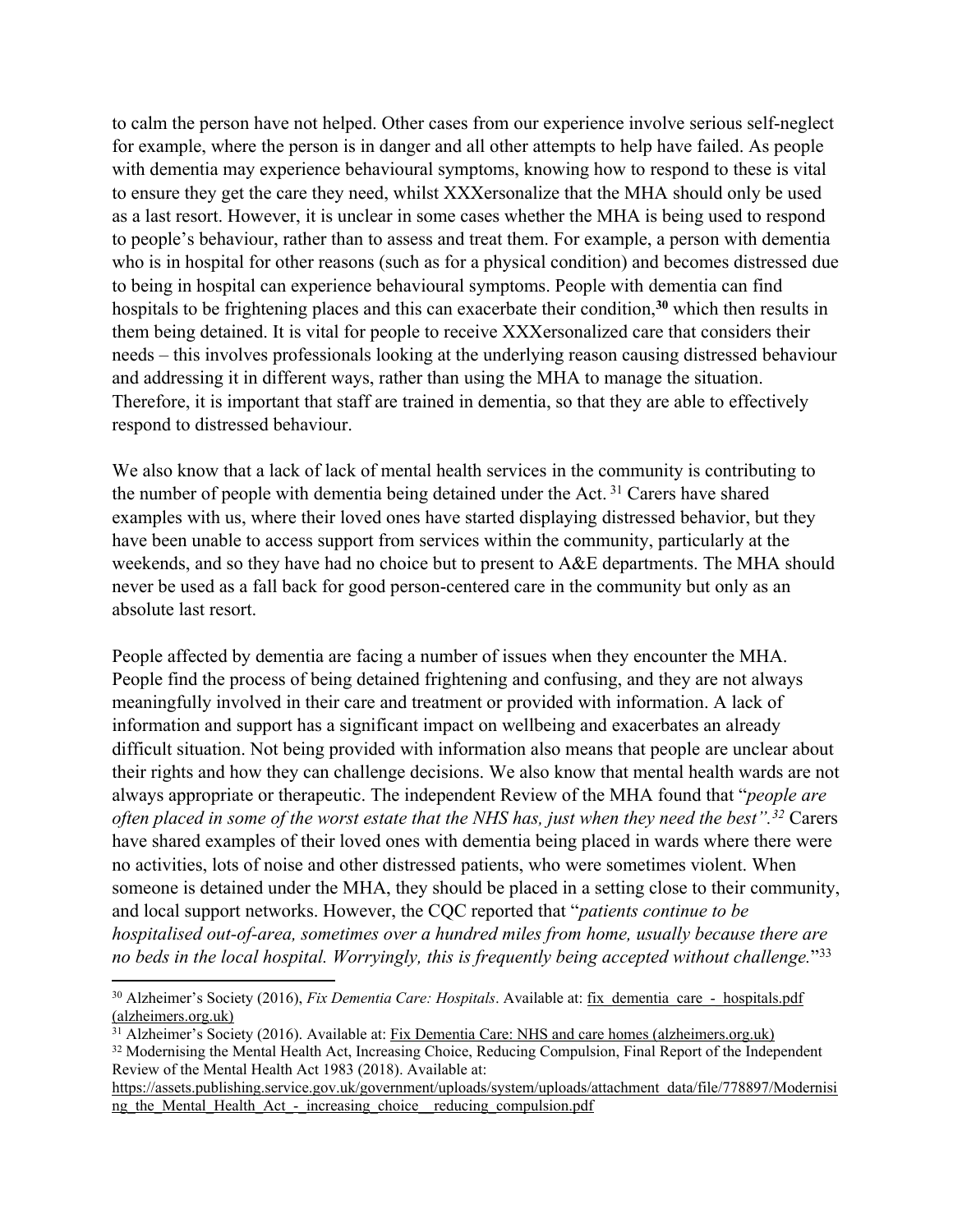Being detained can be an extremely difficult experience for someone with dementia, and carers and family members can provide much needed comfort and reassurance, which can help the person with dementia to recover more quickly. Therefore, regular contact is important, but being placed in settings that are far away makes visiting very difficult.

# **2. How effective are providers at respecting the human rights of people under their care?**

We know that providers want to do their best to protect the rights of people in their care, but they are finding this increasing difficult to do because of the significant funding cuts that local authorities have experienced. The Local Government Association estimated that by 2020, local authorities faced a reduction to core funding from the Government of nearly £16 billion over the preceding decade.<sup>34</sup> Local authorities have had to respond to this by streamlining their services, and despite their efforts to continue to deliver quality services, residents are feeling the consequences of these significant cuts.

# **3. How effective are regulators in protecting residents from human rights breaches and in supporting patients and residents who make complaints about their care provider?**

We have heard from carers who are hesitant about making complaints to providers due to fear that this could further impact on the care that their loved ones with dementia receive. This is particularly concerning given the number of reports we often see in the media of residents and patients being mistreated. It is important that measures are in place to identify safeguarding issues early on and that people are supported to make complaints and reassured that doing so will not have a negative impact on care, however we know this is not always happening.

Alzheimer's Society recently worked with Tide ('Together in dementia everyday') to respond to an inquiry from the Equality and Human Rights Commission into challenging decisions about adult social care. Tide undertook a short survey of carers of people living with dementia (short, to meet the timescale of the inquiry), receiving 27 responses. The survey found that three quarters of people who responded said nobody from the council told them that they had the right to challenge any decisions that were made about their support; and over half of those that responded said that they felt that it was difficult to challenge a decision, followed by several people saying that it took a bit of effort and an equal number saying that they found it so difficult that they gave up.<sup>35</sup>

# **4. What lessons need to be learned from the pandemic to prevent breaches of human rights legislation in future?**

<sup>33</sup> Care Quality Commission (2019), State of Care*,* Monitoring the Mental Health Act in 2018/19. Available at: [Monitoring](https://www.cqc.org.uk/sites/default/files/20200206_mhareport1819_report.pdf) [the](https://www.cqc.org.uk/sites/default/files/20200206_mhareport1819_report.pdf) [Mental](https://www.cqc.org.uk/sites/default/files/20200206_mhareport1819_report.pdf) [Health](https://www.cqc.org.uk/sites/default/files/20200206_mhareport1819_report.pdf) [Act](https://www.cqc.org.uk/sites/default/files/20200206_mhareport1819_report.pdf) [in](https://www.cqc.org.uk/sites/default/files/20200206_mhareport1819_report.pdf) [2018/19](https://www.cqc.org.uk/sites/default/files/20200206_mhareport1819_report.pdf) (cac.org.uk)

<sup>&</sup>lt;sup>34</sup> Local Government Association (2018). 5.40 01 Finance publication WEB 0.pdf [\(local.gov.uk\)](https://www.local.gov.uk/sites/default/files/documents/5.40_01_Finance%20publication_WEB_0.pdf)

<sup>35</sup> Alzheimer's Society and Tide (2021), *Submission to EHRC Inquiry into challenging decisions about adult social care,* available online at [https://www.tide.uk.net/tide-members-respond-to-inquiry-into-challenging-decisions-about](https://eur01.safelinks.protection.outlook.com/?url=https%3A%2F%2Fwww.tide.uk.net%2Ftide-members-respond-to-inquiry-into-challenging-decisions-about-adult-social-care%2F&data=04%7C01%7CAlex.Osborne%40alzheimers.org.uk%7C92a8945718044e2d326308d998597e13%7C8028081de881430fa45166faa9b76c8e%7C0%7C0%7C637708332393309051%7CUnknown%7CTWFpbGZsb3d8eyJWIjoiMC4wLjAwMDAiLCJQIjoiV2luMzIiLCJBTiI6Ik1haWwiLCJXVCI6Mn0%3D%7C1000&sdata=uHeZkJ6GCjns3xhG0ymlrrvh6ozuByOZ0SsMoTRN7%2Bw%3D&reserved=0)[adult-social-care/](https://eur01.safelinks.protection.outlook.com/?url=https%3A%2F%2Fwww.tide.uk.net%2Ftide-members-respond-to-inquiry-into-challenging-decisions-about-adult-social-care%2F&data=04%7C01%7CAlex.Osborne%40alzheimers.org.uk%7C92a8945718044e2d326308d998597e13%7C8028081de881430fa45166faa9b76c8e%7C0%7C0%7C637708332393309051%7CUnknown%7CTWFpbGZsb3d8eyJWIjoiMC4wLjAwMDAiLCJQIjoiV2luMzIiLCJBTiI6Ik1haWwiLCJXVCI6Mn0%3D%7C1000&sdata=uHeZkJ6GCjns3xhG0ymlrrvh6ozuByOZ0SsMoTRN7%2Bw%3D&reserved=0).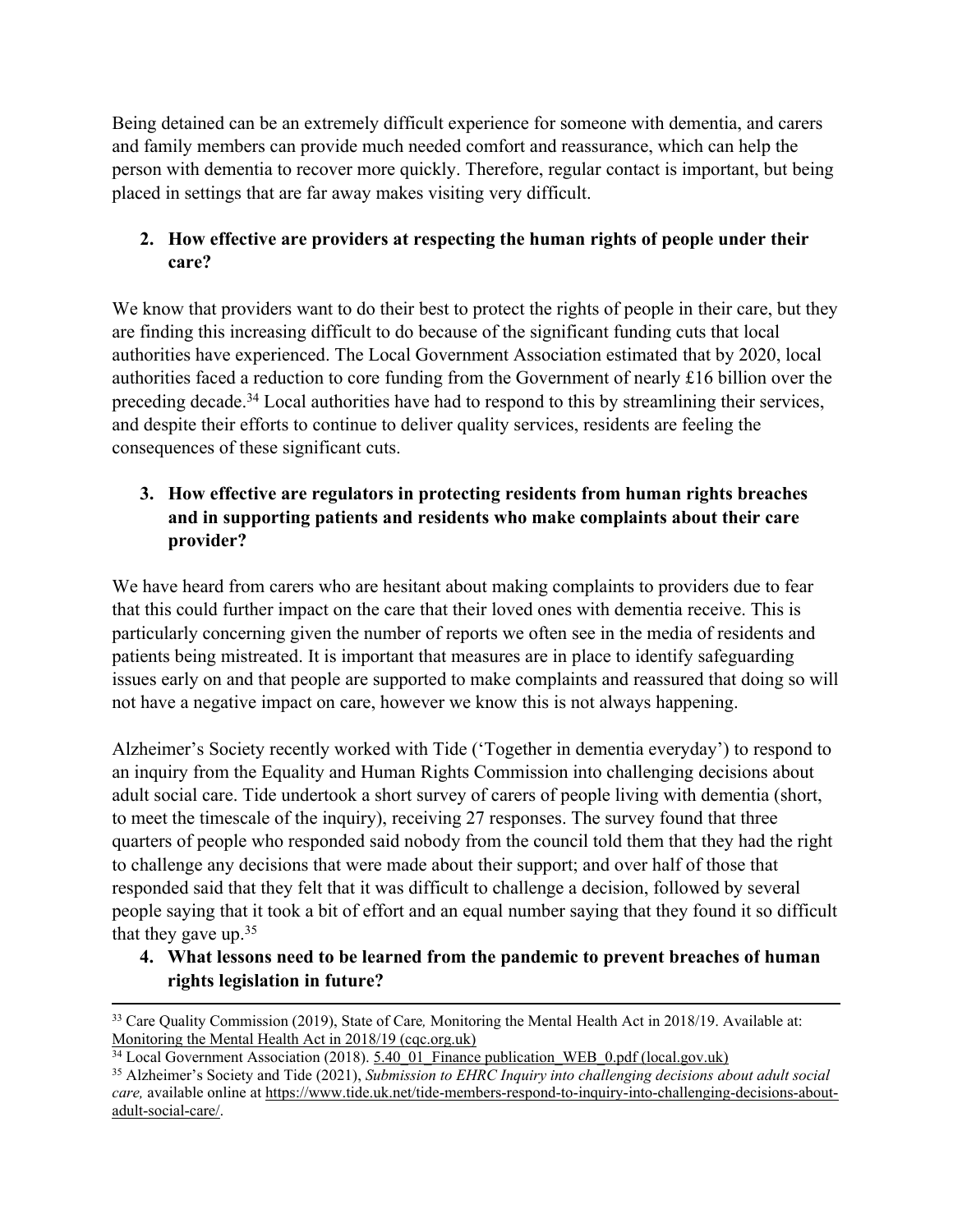## **Do Not Attempt CPR (DNACPR) orders**

During the first wave of the pandemic, we heard a number of concerns from people affected by dementia in relation to DNACPR orders. People told us they received letters from their GP surgery asking them to consider completing a DNACPR form, and in other cases, people in hospital for minor conditions were being asked about their feelings about DNACPR.<sup>36</sup> This is reflected in the review conducted by the CQC (2021) into how DNACPR decisions were made during the pandemic. Their research found that professionals felt conversations were often taking place at a much faster pace during the pandemic, and carers often felt these conversations came 'out of the blue'. Some people had even been discharged from hospital with a DNACPR order of which they or their families were unaware. Some families stated that they had been pressured into agreeing to these decisions. There was also blanket application of DNACPRs orders applied to groups of people.<sup>37</sup> This is simply unacceptable and breaches people's right to life. Conversations about DNACPR must be approached sensitively and should be part of wider discussions around advance care planning, instead of being sprung on people - particularly during a pandemic.

### **Discharge of patients with COVID-19 to care homes**

During the COVID-19 pandemic, between 17th March and 15th April 2020, around 25,000 people were discharged from hospitals into care homes<sup>38</sup>. It is not known how many of these people had COVID-19 at the point of discharge, as testing of people being discharged was not required until 16th April<sup>39</sup>. The House of Commons Public Accounts Committee concluded that 'discharging patients from hospital into social care without first testing them for COVID-19 was an appalling error<sup>240</sup>. This may well have placed residents and staff within the care homes at greater risk of COVID-19, and may have contributed to the number of care homes that experienced an outbreak.

### **Access to care**

Comprehensive data on how care provision was impacted during the pandemic is limited as local authorities only record data about people for whom they contribute towards the cost of care, whilst many people fund their own care without local authority support. An Alzheimer's Society survey of 1,800 carers and people living with dementia showed that 41% of people who received

<sup>37</sup> 20210318 dnacpr\_printer-version.pdf [\(cqc.org.uk\)](https://www.cqc.org.uk/sites/default/files/20210318_dnacpr_printer-version.pdf)

<sup>36</sup> BBC (2021). Available at: <https://www.bbc.co.uk/news/uk-wales-52117814>

<sup>38</sup> House of Commons Public Accounts Committee. Readying the NHS and social care for the COVID-19 peak. [Online] 2020. <https://publications.parliament.uk/pa/cm5801/cmselect/cmpubacc/405/405.pdf>

<sup>&</sup>lt;sup>39</sup> NHS England and NHS Improvement. Letter: New requirement to test patients being discharged from hospital to a care home. [Online] 2020. [https://www.england.nhs.uk/coronavirus/wp-content/uploads/sites/52/2020/04/C0324-](https://www.england.nhs.uk/coronavirus/wp-content/uploads/sites/52/2020/04/C0324-Newrequirement-to-test-patients-being-discharged-from-hospital-to-a-care-home.pdf) [Newrequirement-to-test-patients-being-discharged-from-hospital-to-a-care-home.pdf](https://www.england.nhs.uk/coronavirus/wp-content/uploads/sites/52/2020/04/C0324-Newrequirement-to-test-patients-being-discharged-from-hospital-to-a-care-home.pdf)

<sup>40</sup> House of Commons Public Accounts Committee. Readying the NHS and social care for the COVID-19 peak. [Online] 2020. <https://publications.parliament.uk/pa/cm5801/cmselect/cmpubacc/405/405.pdf>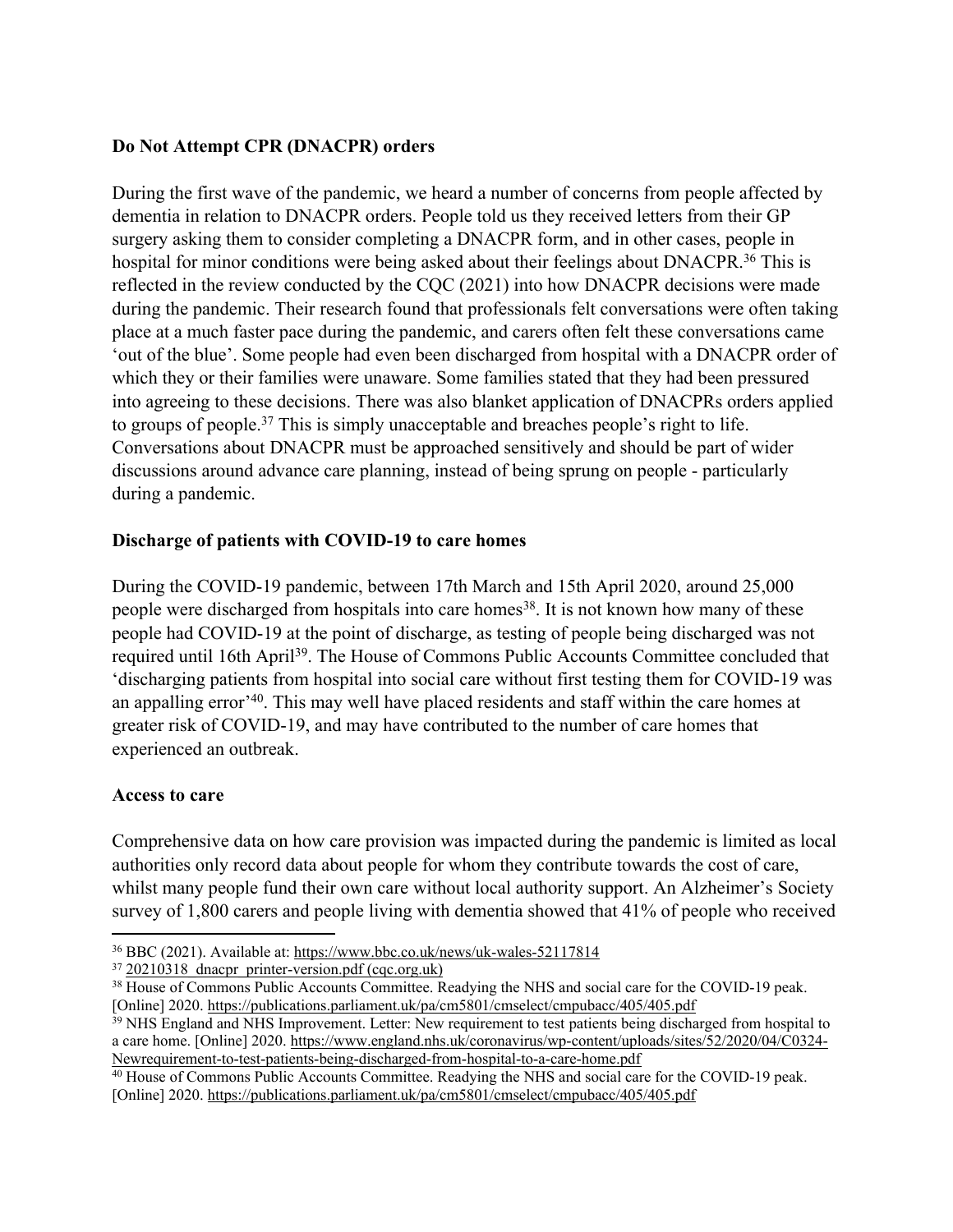a care and support package had had this reduced or stopped since lockdown began<sup>41</sup>. A second Alzheimer's Society survey of over 1,000 carers during lockdown revealed that 45% felt that the level of care needed by the person they looked after was greater than they were able to provide<sup>42</sup>. Family carers spent an additional 92 million hours providing care during the first lockdown<sup>43</sup>, with 95% of carers we surveyed reporting these extra caring hours negatively impacted their own physical or mental health<sup>44</sup>. Although not specific to dementia care, research carried out by the Universities of Birmingham and Sheffield in partnership with Carers UK showed that 50% of carers needing formal services in April could not get them<sup>45</sup>. The proposals in the Health  $\&$  Care Bill to require information from all CQC regulated providers of adult social care and to cover those who access care privately, are welcome – such standards should be co-designed with providers to ensure they are not too onerous and people who draw on services to ensure they collect data on what matters most to people drawing on support, and have regard to the conditions people may be living with to enable us to understand the experiences of people affected by dementia drawing on care support.

The Coronavirus Act introduced in March allowed councils to adopt easements to their duties under the Care Act, designed to temporarily relax certain responsibilities during this period of significant pressure. These easements included reducing obligations to carry out assessments of people's needs, to undertake financial assessments for care needs, to prepare or review care and support plans, or to undertake assessments of the needs of informal carers<sup>46</sup>. This raised concerns that, if these easements were applied, people with dementia might experience reduced support, with potential for irreversible deterioration to their condition if their needs were not met. While few councils did apply the easements, this is nonetheless an important issue. Alzheimer's Society has published recommendations for how to adopt Care Act easements appropriately in the future if they are required in exceptional circumstances.<sup>47</sup>

#### **Visiting restrictions in care homes**

<sup>41</sup> Alzheimer's Society. Alzheimer's Society online survey: The impact of COVID-19 on People Affected by Dementia. [Online] 2020. [https://www.alzheimers.org.uk/news/2020-07-30/lockdown-isolation-causes-shocking](https://www.alzheimers.org.uk/news/2020-07-30/lockdown-isolation-causes-shocking-levels-declinepeople-dementia-who-are-rapidly)[levels-declinepeople-dementia-who-are-rapidly](https://www.alzheimers.org.uk/news/2020-07-30/lockdown-isolation-causes-shocking-levels-declinepeople-dementia-who-are-rapidly)

<sup>42</sup> Alzheimer's Society. Survey: Caring for a person living with dementia during the COVID-19 pandemic. [Online] 2020. <https://www.alzheimers.org.uk/COVID-19-report-news>

<sup>43</sup> Ibid

<sup>44</sup> Ibid

<sup>45</sup> Carers UK. Caring and COVID-19, Loneliness and use of services. [Online] 2020.

[https://www.carersuk.org/news-and-campaigns/press-releases/covid-19-leaves-unpaid-carers-withoutphysical-and](https://www.carersuk.org/news-and-campaigns/press-releases/covid-19-leaves-unpaid-carers-withoutphysical-and-mental-health-treatment)[mental-health-treatment](https://www.carersuk.org/news-and-campaigns/press-releases/covid-19-leaves-unpaid-carers-withoutphysical-and-mental-health-treatment)

<sup>46</sup> 7. Department of Health & Social Care. Care Act easements: guidance for local authorities. [Online] 2020. [https://www.gov.uk/government/publications/coronavirus-covid-19-changes-to-the-care-act-2014/careact](https://www.gov.uk/government/publications/coronavirus-covid-19-changes-to-the-care-act-2014/careact-easements-guidance-for-local-authorities)[easements-guidance-for-local-authorities](https://www.gov.uk/government/publications/coronavirus-covid-19-changes-to-the-care-act-2014/careact-easements-guidance-for-local-authorities)

<sup>&</sup>lt;sup>47</sup> Alzheimer's Society. Alzheimer's Society makes recommendations for local authorities adopting Care Act easements. [Online] 2020. [https://www.alzheimers.org.uk/news/2020-05-07/alzheimers-society-recommendations](https://www.alzheimers.org.uk/news/2020-05-07/alzheimers-society-recommendations-localauthorities-care-act-easements)[localauthorities-care-act-easements](https://www.alzheimers.org.uk/news/2020-05-07/alzheimers-society-recommendations-localauthorities-care-act-easements)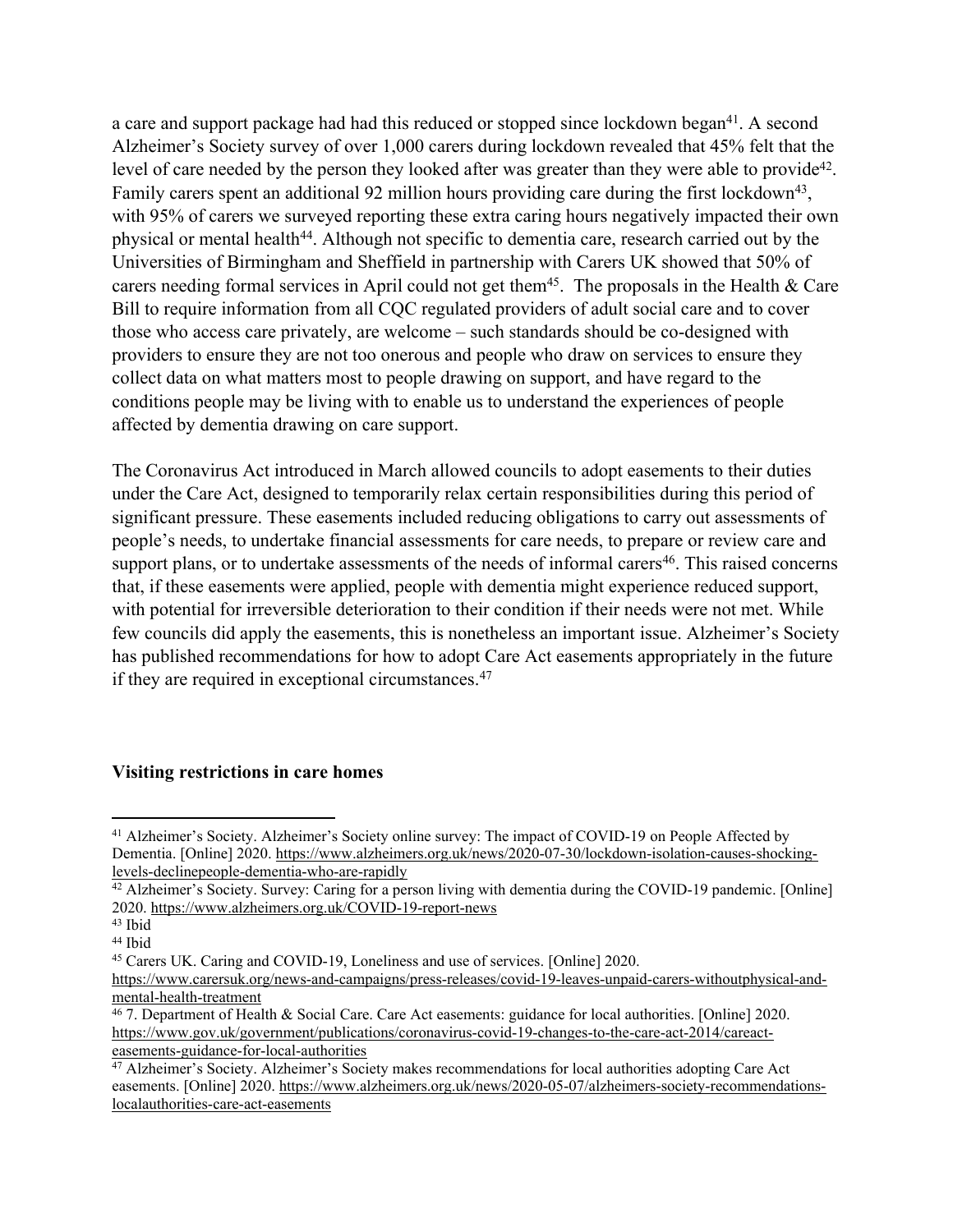During the pandemic the visiting restrictions in care homes meant many people with dementia went without face-to-face contact with loved ones for many months. The impact of this lack of meaningful contact has been linked to worsening of symptoms, deterioration in the condition, and possibly even deaths. Our own inquiry found that 79% of 128 care home managers surveyed reported a lack of social contact was causing deterioration in the health and wellbeing of their residents with dementia<sup>48</sup>. Whilst basic care needs were being met, many people were being left without what matters most to so many of us – seeing people they love. In commentary from the International Long-Term Care Policy Network's resources in response to COVID-19, Associate Professor Lee-Fay Low explains the role that family visitors play in providing love and company, helping with eating, keeping cognitive and communication skills sharp, grooming and recreation, advocacy and timely detection of changes in health.<sup>49</sup> Without visits, residents are more likely to become lonely or bored, which may be expressed through increased agitation or social withdrawal. Lack of physical activity may lead to loss of strength, and reduced cognitive stimulation may lead to greater cognitive decline.

In our report, *Worst Hit: dementia during coronavirus*, we called for informal carers to be recognised as an integral part of the care system. We must learn the lessons from the pandemic on just how vital meaningful contact with loved ones is to the health and wellbeing of people with dementia and how they must be maintained, even in exceptional circumstances.

#### **Rise in antipsychotic prescribing**

Rates of antipsychotic prescribing for people with dementia increased over the pandemic.<sup>50</sup> Prepandemic, the percentage of people living with dementia prescribed an antipsychotic drug was around 9.4%. However, this has increased and has remained steady at around 10% since December 2020. Care homes and clinicians reported to us that many residents experienced increased agitation and distress over the course of the pandemic, possibly due to a lack of inperson contact with loved ones, infection protocols such as mask-wearing and reduced social contact, as well as a lack of access to non-pharmacological interventions designed to mitigate agitation and distress. We understand that community nursing teams were unable to access care homes during the pandemic, and therefore were unable to undertake appropriate assessments for agitation and distress as well as provide non-pharmacological interventions to reduce these symptoms. Without adequate access to assessment and non-pharmacological treatment, we believe that, in some instances, antipsychotic prescriptions had been delivered, which may have contributed to a rise of these prescriptions over the pandemic.

#### **Care home residents' access to healthcare**

<sup>48</sup> Alzheimer's Society. Thousands of people with dementia dying or deteriorating – not just from coronavirus as isolation takes its toll. 2020. [https://www.alzheimers.org.uk/news/2020-06-05/thousands-people-dementia-dying-or](https://www.alzheimers.org.uk/news/2020-06-05/thousands-people-dementia-dying-or-deterioratingnot-just-coronavirus-isolation)[deterioratingnot-just-coronavirus-isolation](https://www.alzheimers.org.uk/news/2020-06-05/thousands-people-dementia-dying-or-deterioratingnot-just-coronavirus-isolation)

<sup>49</sup> Low, L-F. Easing lockdowns in care homes during COVID-19: risks and risk reduction. [Online] LTCcovid, 2020. <https://ltccovid.org/2020/05/13/easing-lockdowns-in-care-homes-during-covid-19-risks-and-riskreduction/> <sup>50</sup> NHS Digital (2021). Recorded dementia diagnosis. Available at [https://digital.nhs.uk/data-and](https://digital.nhs.uk/data-and-information/publications/statistical/recorded-dementia-diagnoses)[information/publications/statistical/recorded-dementia-diagnoses](https://digital.nhs.uk/data-and-information/publications/statistical/recorded-dementia-diagnoses) [Accessed 25 August 2021].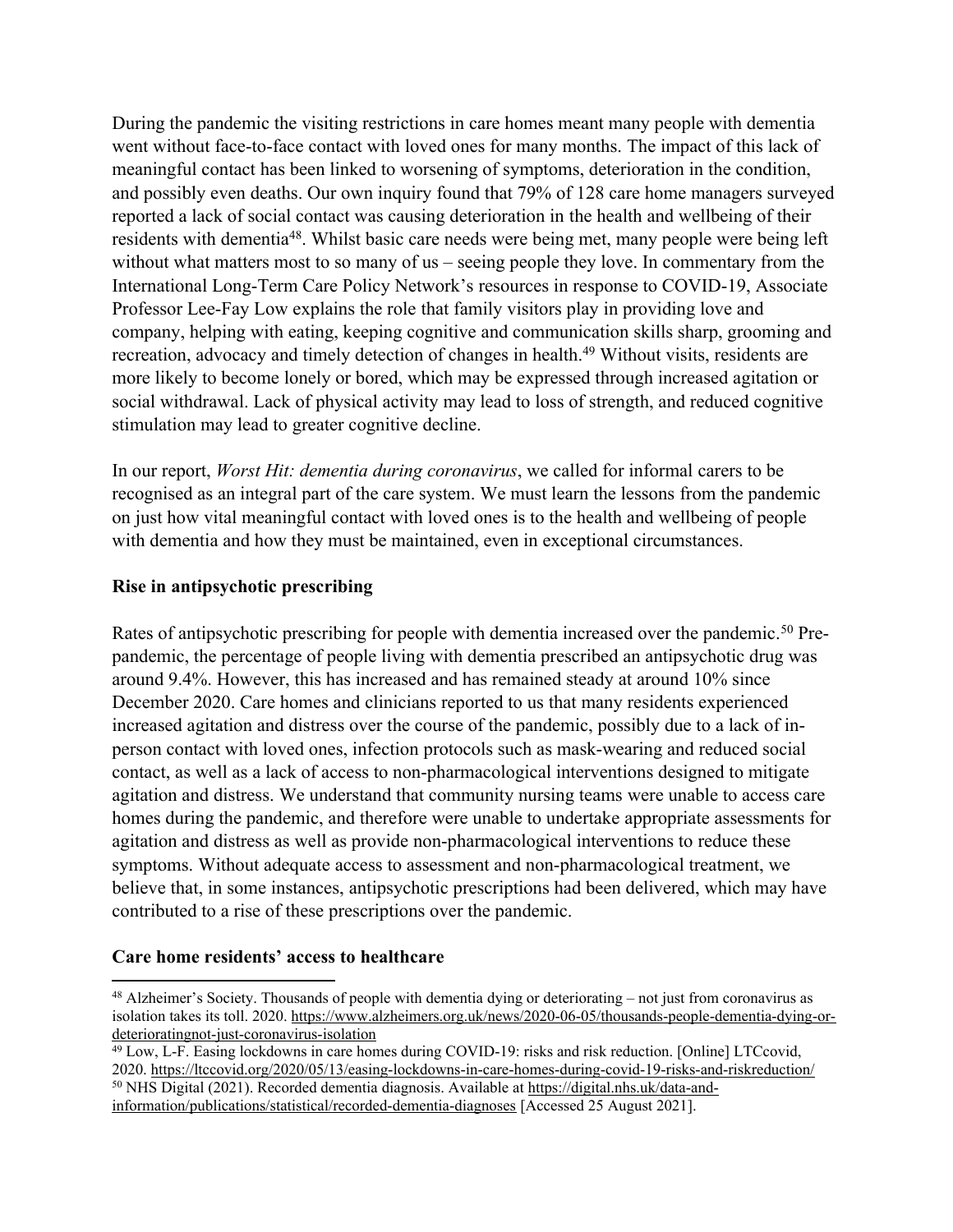70% of care home residents are living with dementia.<sup>51</sup> During the pandemic, people in care homes struggled to access healthcare – 75% of the care homes we surveyed in May 2020 said that GPs were reluctant to visit residents.<sup>52</sup> Being unable to access healthcare early on means that the person's condition is likely to deteriorate further, and they are more likely to present to acute services when they reach crisis point. The British Geriatrics Society has been campaigning to improve residents' access to healthcare and are calling on the NHS to work with care homes to roll out and fund programmes to enable enhanced healthcare services to be provided in all care homes<sup>53</sup> – Alzheimer's Society is supportive of this call.

## **Visiting restrictions in hospitals**

Over half of people with a diagnosis of dementia in 2018/19 were admitted to hospital, and it is estimated that around 25% of hospitals beds are occupied by people living with dementia.<sup>54</sup> Given that people will generally be admitted to hospital during a crisis, visits are extremely important for people with dementia. Carers not only provide reassurance, but they also play a significant caring role in hospitals, including helping with washing and feeding, and communicating care needs to staff. This is even more important during the COVID-19 pandemic when hospital resources and staff remain overstretched. However, from March 2020 all visits to hospitals were suspended with very few exceptions. A report by the Royal College of Psychiatrists (2020) examining the impact of COVID-19 on dementia care in hospitals, found that a lack of visits had a significant impact on people with dementia. People with dementia did not understand or remember why carers were not visiting and felt abandoned. Hospital leads felt that a lack of social contact with carers resulted in isolation, loneliness and a lack of stimulation in people with dementia.<sup>55</sup> Carers told us that after a stay in hospital, people with dementia experienced a significant decline in their cognitive and social abilities. People were unable to recognise carers and it took a long time to re-establish their relationships.

National guidance was revised on 8 April 2020, meaning visits continued to be suspended except in circumstances where not being present would cause distress to a person with dementia, or where someone was nearing end of life.<sup>56</sup> This was a positive step, but there were still issues. Carers told us that their loved ones with dementia were unable to communicate to hospital staff that they were feeling distressed (i.e they became withdrawn), and this was not picked up by staff or considered to be distressed behaviour. Some hospital staff were also waiting until patients

<sup>51</sup> Wittenberg, R et al (2018). *The Costs of Dementia in England*, International Journal of Geriatric Psychiatry, [https://onlinelibrary.wiley.com/doi/full/10.1002/gps.5113](https://eur01.safelinks.protection.outlook.com/?url=https%3A%2F%2Fonlinelibrary.wiley.com%2Fdoi%2Ffull%2F10.1002%2Fgps.5113&data=04%7C01%7CAlex.Osborne%40alzheimers.org.uk%7C92a8945718044e2d326308d998597e13%7C8028081de881430fa45166faa9b76c8e%7C0%7C0%7C637708332393319008%7CUnknown%7CTWFpbGZsb3d8eyJWIjoiMC4wLjAwMDAiLCJQIjoiV2luMzIiLCJBTiI6Ik1haWwiLCJXVCI6Mn0%3D%7C1000&sdata=OeGHDLB0LwIujMRw2O%2BtdngBu5rQEyjlNroFLRZQGOk%3D&reserved=0)

<sup>52</sup> <https://www.alzheimers.org.uk/sites/default/files/2020-09/Worst-hit-Dementia-during-coronavirus-report.pdf>

<sup>53</sup> [Ambitions](https://www.bgs.org.uk/resources/ambitions-for-change-improving-healthcare-in-care-homes) [for](https://www.bgs.org.uk/resources/ambitions-for-change-improving-healthcare-in-care-homes) [change:](https://www.bgs.org.uk/resources/ambitions-for-change-improving-healthcare-in-care-homes) [Improving](https://www.bgs.org.uk/resources/ambitions-for-change-improving-healthcare-in-care-homes) [healthcare](https://www.bgs.org.uk/resources/ambitions-for-change-improving-healthcare-in-care-homes) [in](https://www.bgs.org.uk/resources/ambitions-for-change-improving-healthcare-in-care-homes) [care](https://www.bgs.org.uk/resources/ambitions-for-change-improving-healthcare-in-care-homes) [homes](https://www.bgs.org.uk/resources/ambitions-for-change-improving-healthcare-in-care-homes) [|](https://www.bgs.org.uk/resources/ambitions-for-change-improving-healthcare-in-care-homes) [British](https://www.bgs.org.uk/resources/ambitions-for-change-improving-healthcare-in-care-homes) [Geriatrics](https://www.bgs.org.uk/resources/ambitions-for-change-improving-healthcare-in-care-homes) [Society](https://www.bgs.org.uk/resources/ambitions-for-change-improving-healthcare-in-care-homes) [\(bgs.org.uk\)](https://www.bgs.org.uk/resources/ambitions-for-change-improving-healthcare-in-care-homes) <sup>54</sup> Dementia Statistics Hub. Available at <https://www.dementiastatistics.org/statistics/hospitals/>

<sup>55</sup> National Audit of Dementia, Royal College of Psychiatrists (2020). Impact of the COVID-19 pandemic on hospital care for people with dementia: Feedback from carers/families and hospital leads.

[https://www.rcpsych.ac.uk/docs/default-source/improving-care/ccqi/national-clinical-audits/national-audit-of](https://www.rcpsych.ac.uk/docs/default-source/improving-care/ccqi/national-clinical-audits/national-audit-of-dementia/round-5/impact-of-covid-19-on-dementia-care-report.pdf?sfvrsn=35546bbc_8)[dementia/round-5/impact-of-covid-19-on-dementia-care-report.pdf?sfvrsn=35546bbc\\_8](https://www.rcpsych.ac.uk/docs/default-source/improving-care/ccqi/national-clinical-audits/national-audit-of-dementia/round-5/impact-of-covid-19-on-dementia-care-report.pdf?sfvrsn=35546bbc_8)

<sup>56</sup> HSJ (2020). 'Trusts told not to ban visits. [https://www.hsj.co.uk/coronavirus/trusts-told-not-to-ban-all-hospital](https://www.hsj.co.uk/coronavirus/trusts-told-not-to-ban-all-hospital-visits/7027383.article)[visits/7027383.article](https://www.hsj.co.uk/coronavirus/trusts-told-not-to-ban-all-hospital-visits/7027383.article)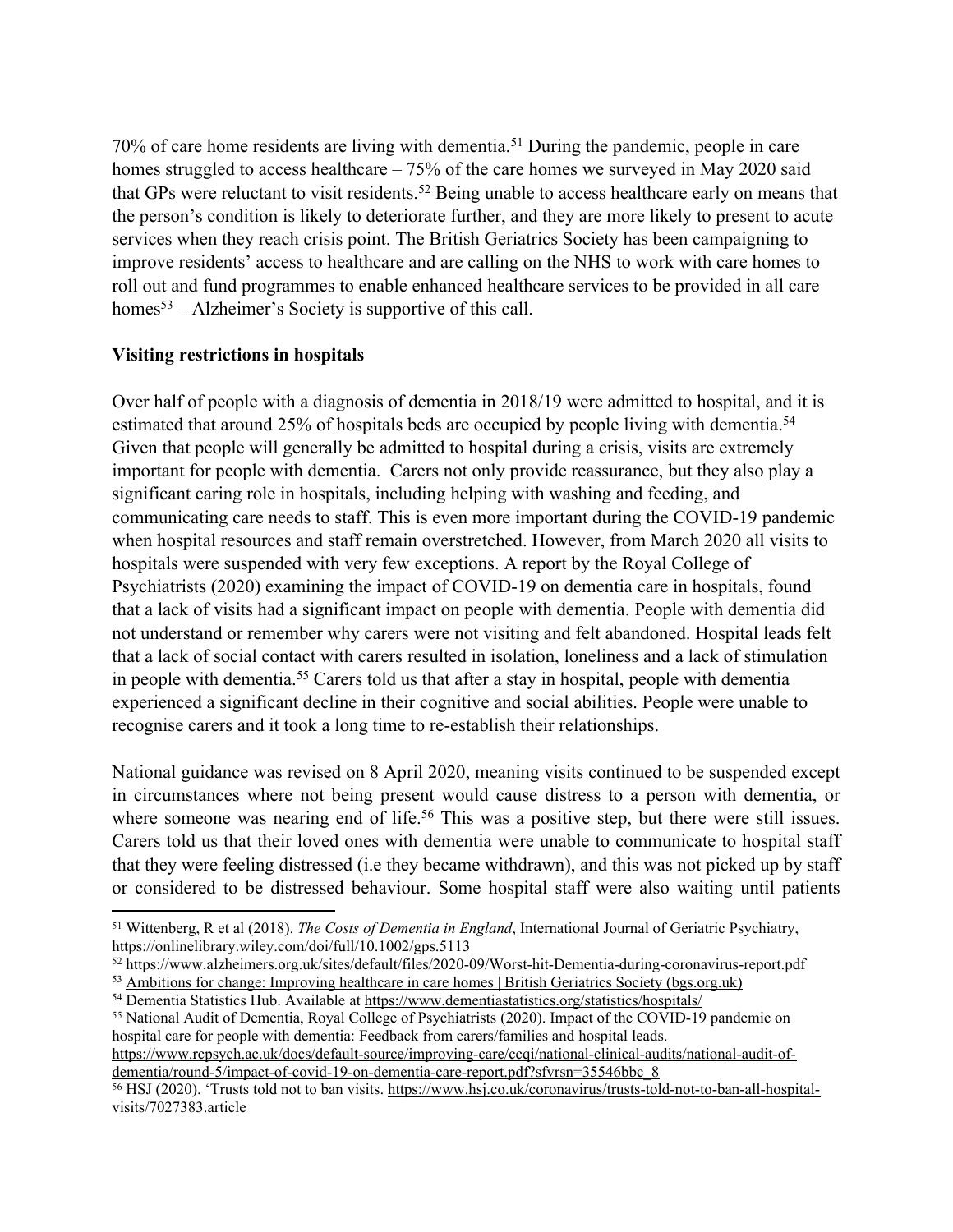demonstrated signs of distress before allowing visits, rather than taking a preventative approach, which was not helpful. For example, a carer told us that she was not allowed to visit her husband with dementia for the first five days that he was in hospital, until one evening she got a call from a nurse who said "Can *you speak to David? He is very distressed, and we don't know what to do'.* The carer was then able to visit regularly, however by this point her husband's dementia had deteriorated.

In the absence of a preventative approach, people with dementia might start to display behaviour that challenges. This could result in them unnecessarily being referred to a psychiatric hospital, as well as the use of antipsychotic drugs. We heard from one carer that over a period of two weeks, her husband was placed in five different wards, then sent to a care home to recover, but then moved back to hospital – she was unable to visit for the majority of this time. As a result of displaying behaviour that challenges, it was decided that he should be moved to a psychiatric hospital. The carer felt that the number of times her husband was moved and the restrictions on visits resulted in him becoming agitated. Within this context it is even more important that carers can visit, and this should be a preventative measure to help the person feel calm in hospital. We also heard from carers that they were not allowed to enter wards for visits due to the risk of spreading COVID-19, and that visits took place in corridors instead, which was entirely inappropriate.

A survey by CQC (2020) looking at people's experiences in hospital during the pandemic, found that people with dementia had by far the lowest rate of feeling able to keep in touch with their families during their stay  $-23\%$  said they 'never' spoke with friends or family while in hospital.<sup>57</sup> While communication through technology was encouraged by the government, not all hospital patients had been provided with an iPad. One person with dementia informed us that they had to wait nine weeks for a skype call with her daughter, due to having to wait for an iPad to be donated to the hospital. The iPad was shared amongst patients, and patients were unable to provide their own technology as it needed to be PAT tested. Not everyone with dementia finds video calls helpful but for those who do, technology should be made available and staff should be on hand to support people to use technology.

Revised NHS England guidance, published on 13 October 2020, confirmed that "*visiting is allowed in inpatient settings, in a very careful and Covid-secure way*."<sup>58</sup> Under the guidance, organisations could *"exercise discretion where Covid rates are higher"*. However, no further information was provided on how high the infection rate would need to be to stop visits. Allowing individual hospitals to use their own discretion without clear guidance resulted in unnecessary regional variance.

<sup>57</sup> Care Quality Commission, (2020). Inpatient experience during the COVID-19 pandemic. Available from: [https://www.cqc.org.uk/sites/default/files/20201118\\_COVID-IP-survey\\_report.pdf](https://www.cqc.org.uk/sites/default/files/20201118_COVID-IP-survey_report.pdf) 

<sup>58</sup> NHS England (2020). Visiting healthcare inpatient settings during the COVID-19 pandemic: principles, Available at: [https://www.england.nhs.uk/coronavirus/wp-content/uploads/sites/52/2020/03/C0751-visiting-healthcare](https://www.england.nhs.uk/coronavirus/wp-content/uploads/sites/52/2020/03/C0751-visiting-healthcare-inpatient-settings-principles-131020_.pdf)[inpatient-settings-principles-131020\\_.pdf](https://www.england.nhs.uk/coronavirus/wp-content/uploads/sites/52/2020/03/C0751-visiting-healthcare-inpatient-settings-principles-131020_.pdf)